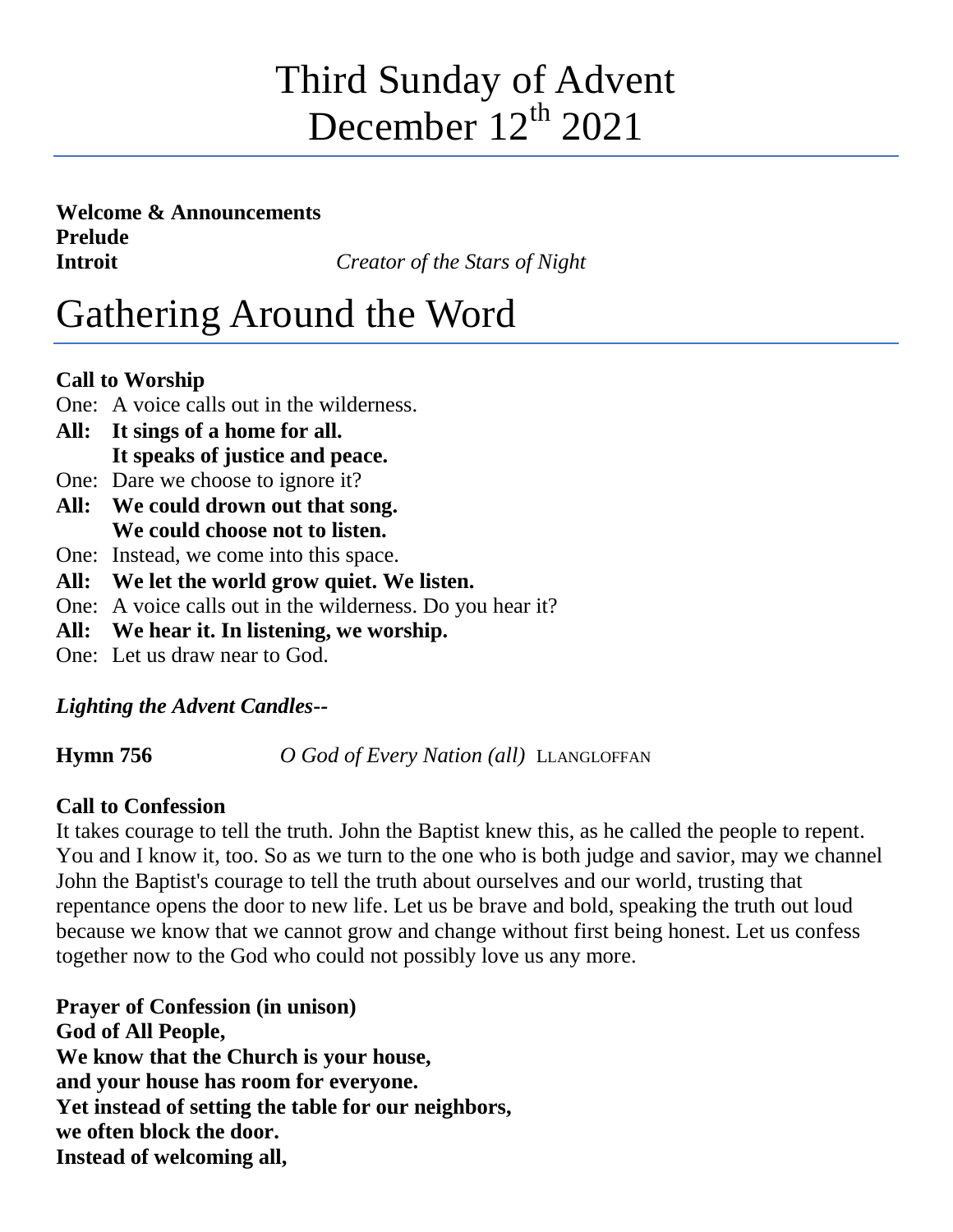**we judge others by human standards. Instead of sharing our second coat, we hide it in the attic. Instead of letting go with love, we hold on to fear. Remind us that your home is a home for** *all***, a truth that requires hard work and uncomfortable justice. Help us to be bold enough to see it and brave enough to live it. With hope in Christ we pray, Amen.**

#### **Assurance of Pardon**

Beloved of God, the work of Christ's Kingdom is not easy. Helping to create a world where all might have a home, all might be loved, and all might know peace is a bold and challenging task. Fortunately for us, when we lose our way or forget our call, we are met with profound grace. God could not love us any more—or any less!—than God already does. May you find peace and assurance in this Good News:

#### **All: By the grace of Jesus Christ, we are forgiven, claimed, and loved! Thanks be to God!**

**Passing the Peace**

**Response** 

*Glory be to the Father, and to the Son, and to the Holy Ghost; as it was in the beginning, is now, and ever shall be, world without end. Amen, amen.*

## Listening to the Word

## **Prayer for Illumination of God's Word**

God of Peace, you are our sustenance, our guide, and our ultimate assurance. By your Holy Spirit open us to your promises and commands, and fill our hearts with the power of your love, that we might know your desires for us. In the name of Jesus Christ we pray, **Amen.**

**First Reading** Zephaniah 3:14-20

<sup>14</sup> Rejoice, Daughter Zion! Shout, Israel! Rejoice and exult with all your heart, Daughter Jerusalem. <sup>15</sup> The LORD has removed your judgment; he has turned away your enemy. The LORD, the king of Israel, is in your midst; you will no longer fear evil. **<sup>16</sup>** On that day, it will be said to Jerusalem: Don't fear, Zion.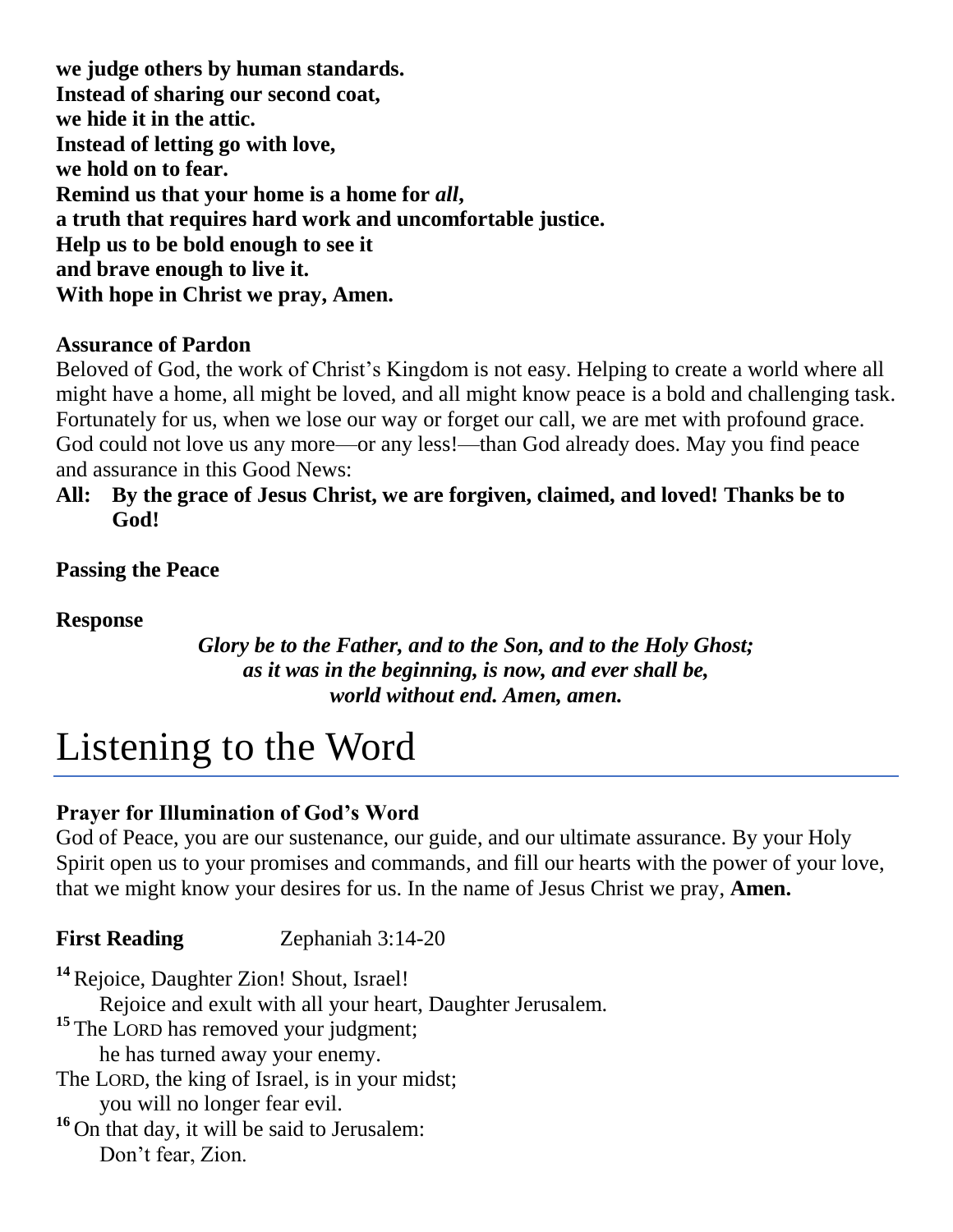Don't let your hands fall.

**<sup>17</sup>** The LORD your God is in your midst—a warrior bringing victory.

He will create calm with his love;

he will rejoice over you with singing.

**18** I will remove from you those worried about the appointed feasts. They have been a burden for her, a reproach.

**<sup>19</sup>** Watch what I am about to do to all your oppressors at that time.

I will deliver the lame;

I will gather the outcast.

I will change their shame into praise and fame throughout the earth.

**<sup>20</sup>** At that time, I will bring all of you back,

at the time when I gather you.

I will give you fame and praise among all the neighboring peoples

when I restore your possessions and you can see them—says the LORD.

#### **Sharing Faith with the Younger Church**

#### **Anthem---none**

#### **Second Reading** Luke 3:3-16

<sup>3</sup> John went throughout the region of the Jordan River, calling for people to be baptized to show that they were changing their hearts and lives and wanted God to forgive their sins. **4** This is just as it was written in the scroll of the words of Isaiah the prophet,

*A voice crying out in the wilderness:* "*Prepare the way for the Lord; make his paths straight.* **5** *Every valley will be filled, and every mountain and hill will be leveled. The crooked will be made straight and the rough places made smooth.* **6** *All humanity will see God's salvation.*"

<sup>7</sup> Then John said to the crowds who came to be baptized by him, "You children of snakes! Who warned you to escape from the angry judgment that is coming soon? **8** Produce fruit that shows you have changed your hearts and lives. And don't even think about saying to yourselves, Abraham is our father. I tell you that God is able to raise up Abraham's children from these stones. <sup>9</sup> The ax is already at the root of the trees. Therefore, every tree that doesn't produce good fruit will be chopped down and tossed into the fire."

<sup>10</sup> The crowds asked him, "What then should we do?"

**<sup>11</sup>** He answered, "Whoever has two shirts must share with the one who has none, and whoever has food must do the same."